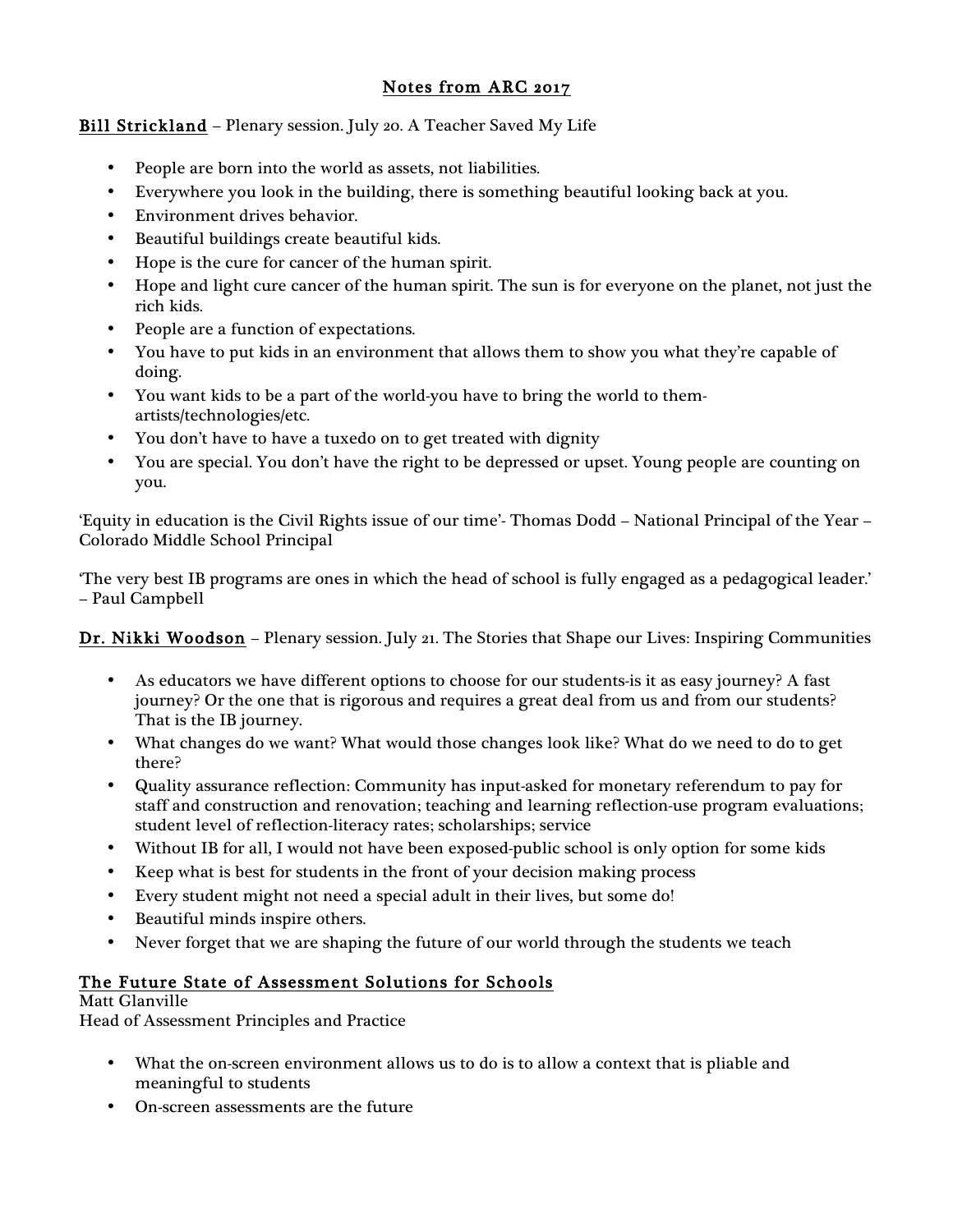The IB Vision for eAssessment

- We need to recognize that the state of education is changing and technology is making an impact on how we educate
- We need to think about how to get the best value out of the technology without breaking what is at the heart of what good teaching is about
- eCoursework to eMarking to MYP Onscreen Assessment to DP and CP Onscreen Assessment
- Onscreen assessment incorporates technology to enhance learning and test higher order thinking and skills
- Oncreeen assessments brings innovation, authenticity and relevancy to exams and provides a more rounded learning experience for students
- By measuring knowledge, concept and skills with interactive, media-rich content, schools can gain further insight into students' academic growth and development
- An internet connection is NOT REQUIRED
- One of the projects he is working on now is to allow schools to run mock exams-still trying to figure out different ways it can be run
- Not multiple choice-still marked by humans…sciences-still will have multiple choice and it will depend on curriculum review-does the multiple choice allow for the best assessment? You can have students actually create models
- About having easy to use and student-friendly technology that immerse students in authentic assessment tasks
- There will be universal tools-highlight tool; calculator that allows you to cut and paste your work on the page-no more calculators will be needed!!!
- Automated clock that will not allow you to keep writing past exam's end time
- Two sets of calculators available-still trying to decide which one to use
- The kids who are given extra time will be given their own personal login that will include extra time
- Accommodation about questions being read to you-also available in this interface
- DP-for the kids who answer more questions than they are supposed to, they will be given a prompt that says 'you've already answered enough'
- Kids can watch videos, watch the experiment, provide data and then transfer that data into different format, and then questions
- If data applies to multiple questions, then the data follows the question so kids know to reference it
- This is an opportunity to ask the questions we always wanted to ask because we were working in a paper-based world…so it's possible that the questions will change because we can ask things differently
- There is more we can do to engage students... in the long term
- In the short term, we most likely will take the questions we've been asking and move them to a digital platform
- Videos/multi-media that can support questions or set the context prior to the questions
- This new online format is going to completely change the way we teach our classes!!! Students need to be used to the format and the delivery of context and questions
- Here's the system-and here is the way to upload the file into it
- How far down the line are we in the process? We are using this eAssessments in the MYP now…now we are engaging in discovery-working with EPIC
- Transition principles for our process going forward: listening to our schools and providing an opportunity for feedback; communicating in a clear and timely manner; supporting a period of preparation and transition for schools; learning from previous steps on the IB assessment digital journey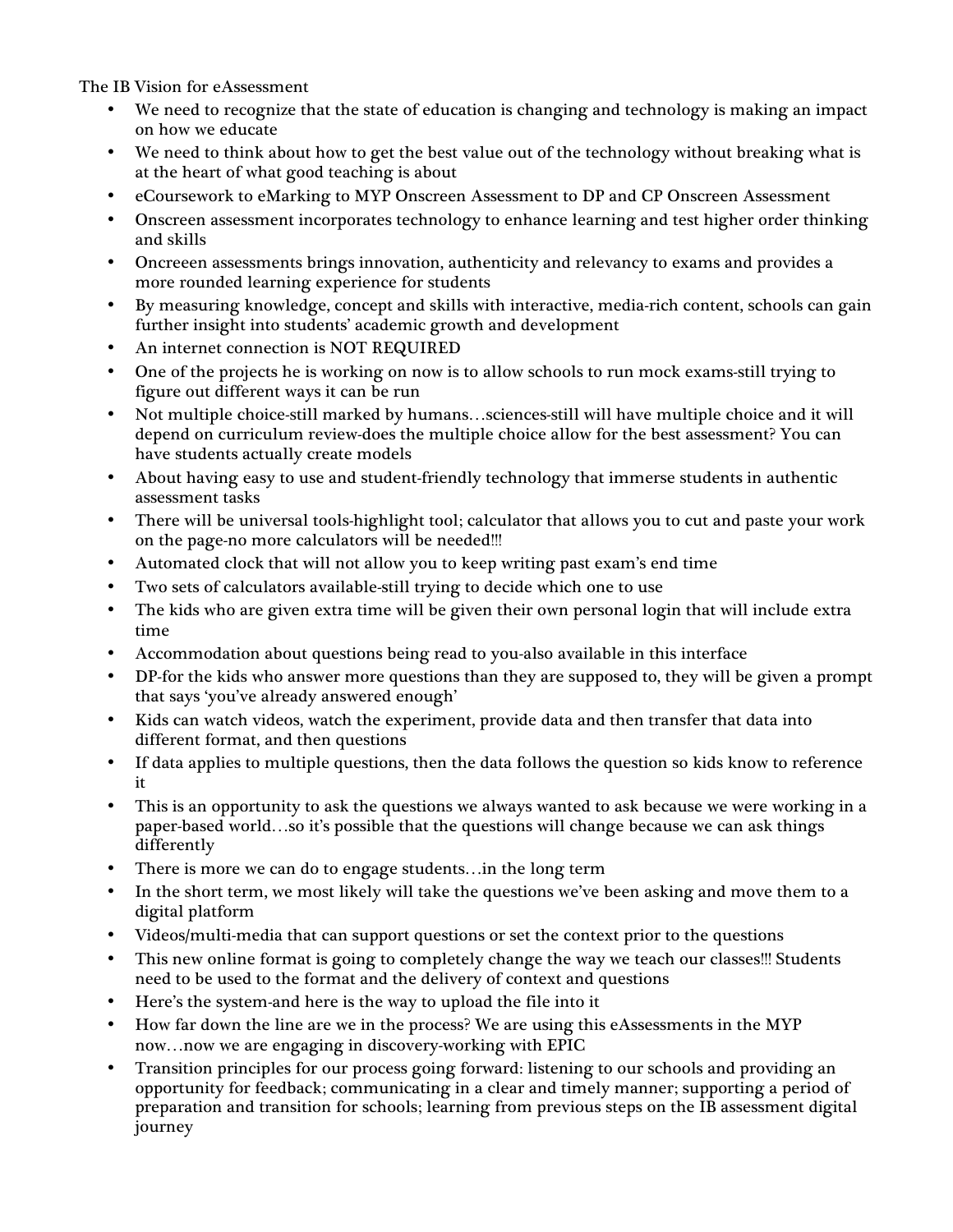# 21st Century Methods Meet Classical Literature

Renee Atkinson

- Students sit in flexible arrangements/structured group
- Structured discussion format
- More purposeful technology
- Differentiated instruction/small groups
- Publish activities on twitter
- #Followers

• You can't be creative and innovative if I never give you an opportunity to show that Resources online:

- Today's Meet (more controlled environment; gives a transcript of the conversation
- Adobe Spark-for poster making
- **Screencastify**
- Periscope-on twitter the video option

An example:

- Fishbowl with the inner circle having a Socratic Seminar and the outer circle has the same questions and posts answers/new questions/ideas on twitter-which is projected on screen and then teacher/students can refer to it in lulls in the conversation
- Discussion transcript shared via Today's Meet can be posted
- Adobe Spark-significant quote analysis: students identify specific quote and make it into a poster, write a quote analysis and a reasoning for poster layout and design
- Adobe Spark-can make videos as well-could we do this with learner profile?
- Watch project together with teacher, using rubric, teacher and students critiqued and graded themselves-then they made changes and improvements
- Students need to get comfortable recording themselves-prezi with talking setting up the context of the fall semester work
- Poetry round tables: annotate the poem, have guiding questions; give students one minute each to respond to guiding question and then repeat process; you could have students record each other's responses and then post to twitter; 1 question-have to talk for one minute-groups of 4-then ask second question
- Commentaries with googledocs and screencastify: students take notes in the margin through the comment tabs, then use screencastify to do oral commentary and point to different parts of the poem that are highlighted to practice
- Students could practice paired oral commentary by using googledoc of poem, annotate on side and then do screencastify oral to practice getting recorded
- World Café/Periscope: student groups prep visual teaching aids; one student (host) remains with poster to teach while others travel and take notes. When we do reading, have to create a visual for each section read. Students return to main group. Each group member takes a turn teaching host who stayed behind.
- Periscope is available for hosts or absent students. Teacher does recording of each group and then posts it.
- Periscope is with twitter-live button on twitter-turn comment section off
- Every single student needs the opportunity to talk
- Goose chase: online scavenger hunt; activities that you have to do and you get points for doing it…Langston Hughes poetry-research Charleston and then take video of yourself doing it for points
- Padlet: one work: students pick a motif and add quotes for each motif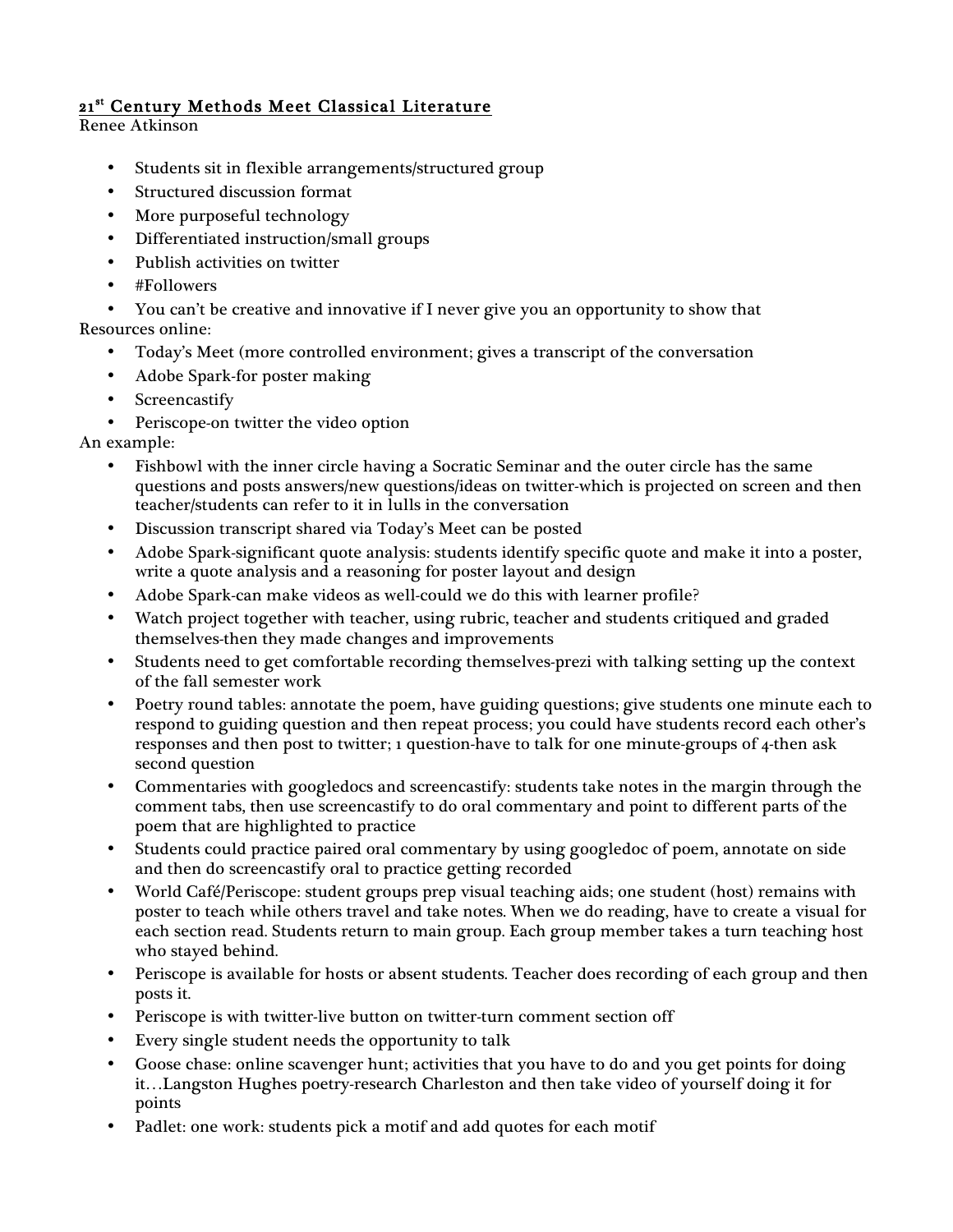- Follow @reneeatk on twitter
- matkinson@horrycountyschools.net
- Follow the class with hashtag #kingsofeng on twitter

# Diploma Programme Academic Review and Update

Oksana Jajecznyk, Interim Head of DP and CP Development, curriculum head for dp chem Jenny Gillett, Senior Curriculum Strand Manager; curriculum head for tok, core

How can you be involved in a curriculum review?

- Look in DP notes on IBIS
- Participate in a curriculum review meeting
- Complete a survey
- Write a commissioned review of materials
- Participate in a focus group
- Participate in a trial

What's new for 2017?

Global Politics course first exams were 2017

- Exploration of key concepts such as power, equality and conflict
- IA 'engagement activity'
- HL: instead of paper three, students do an additional IA

First exams for Nature of Science were in 2017

First teaching in September 2017:

Film, Geography, Psychology and Anthropology for first testing in 2019 Key changes are embedding approaches to teaching and learning in new curriculum

Anthro-focusing on big anthropological questions; engaging with the language of anthropology

For each subject, there will be a subject website (subject reports/forms and coversheets)-these four subjects all have website

What's new for 2018?

Language ab initio and Language B

Subject specific seminars start in February 2018

-identities/experiences/human ingenuity/social organization/sharing the planet are the themes

All three syllabi develop conceptual understandings

Support skills development in the language

Eliminated written assignment and interactive oral. Added: a listening comprehension assessment; modified: ??? check the slides!

New TSM will contain traditional materials (course preparation and features, sample unit plans and student samples)/sample course design

What's new for 2019?

Studies in language and literature

- Updated report on the OCC about what some of the changes are- CHECK IT OUT
- Seven central concepts
- Elimination of the PLT list and the PLA list
- Unified reading list will be created instead
- Elimination of written assignments

- Greater consistency of genre classification; inclusion of song writers and more graphic novelists Math: now have four courses; will go down to two courses that have both HL and SL

- Approximately 60 hours of common material across both SL courses; 30 hours will be allocated to developing ATL skills, collaboration, modelling, inquiry skills and for the IA
- New IA will be based on the current exploration model with some modifications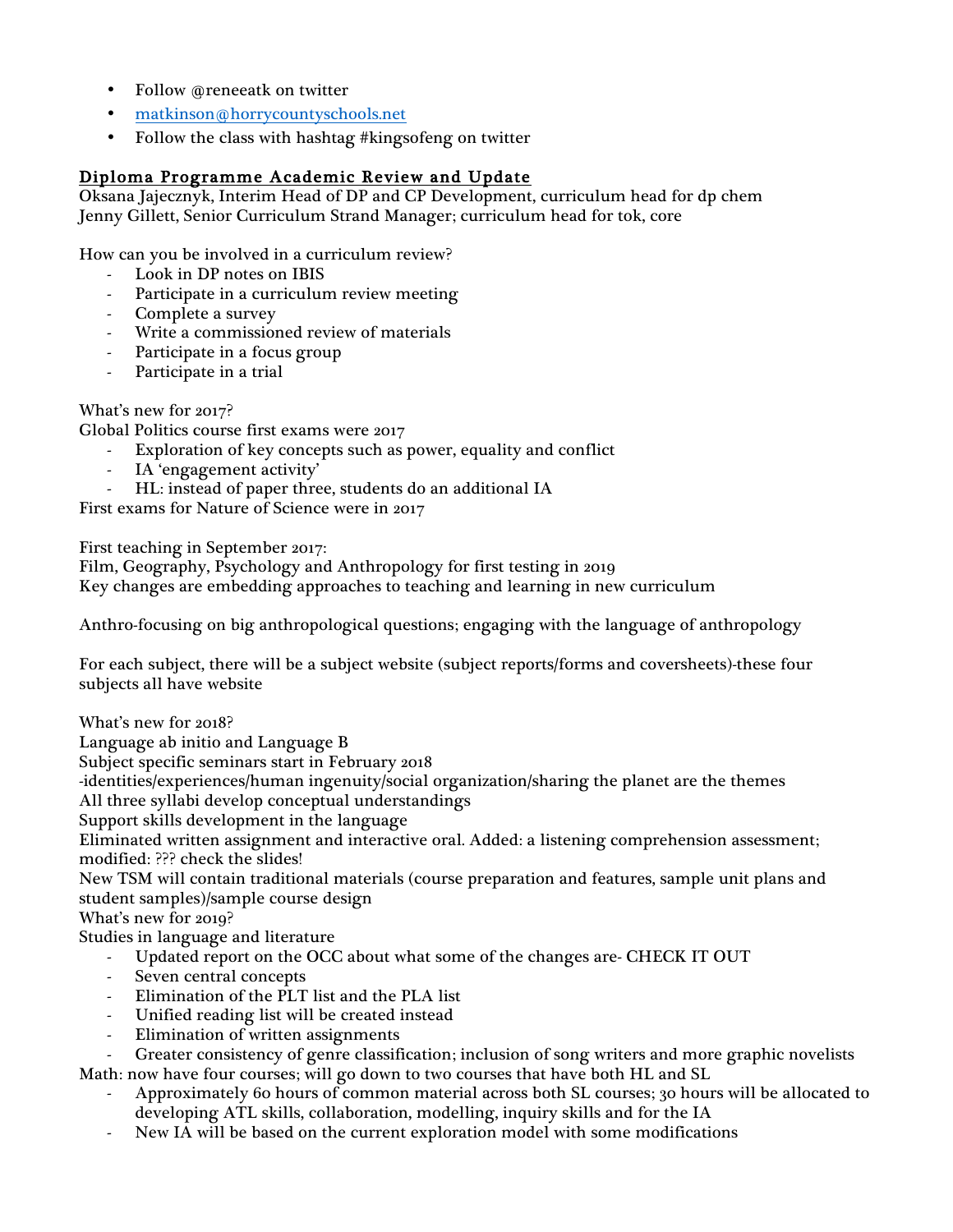A detailed summary report is available on the OCC – CHECK IT OUT!

## Initiatives

- Student workload and student stress: pilot study
- How demanding do students find the DP? What particular courses are most demanding?
- Findings: students reported feeling less physically healthy, decline in happiness; girls, parents who have lower education, parents who are less involved all experience more stress
- Students want more resources; online resources; being allowed to double up a bit more-use the same ee and ia topic
- Students need a clear calendar of IA's to be less stressed as well
- Also looking at flexibility in the program (where do we offer it at the moment? Where are we not flexible and why not?)
- What can we provide that will still allow us to keep integrity of the program
- Coordinators want more transdisciplinary subjects; a three year DP program in various situations; flexibility in building a six subject package
- Psychology could become a group 3 or group 4
- Is the DP undertaking a programme review? We are considering the DP's flexibility and looking at known problems the program currently is experiencing
- Working to try to simplify rules and regulations for DP coordinators
- Evaluating whether some SL only subjects can become SL/HL

## Q and A:

- What will the Math Studies students take? Will there be a Nature of Math option? It is there in the Applications of Mathematics
- Looking to expand extended essay dual subject options-at the moment, trying to push that through the world studies options
- Global Politics is a great course that brings together a number of group three courses
- 2019/2020: role of the coordinator/standards and practices is being updated
- World Religions as an SL and HL- this is something that they are looking into but they are trying to see if there is enough to build on or if it will just be a review of previous material
- Universities are included in the reviews of courses to make sure that the changes get feedback throughout the process
- Please use G2's post-exams because they are critical in the grade review process
- Are there any updates on the evidence that is going to be required for self-study? It's not about adding new things-showing evidence of how you are doing atl more deliberately, more specifically, evidence of explicit planning-see it more as strengthening; across a course, all subjects need to be contributing to a development of ATL skills…
- TOK: looking at doing something completely new with internal assessments and will be completely different in 2020 with new curriculum implementation

Any questions about the future of courses and the programme: dpdevelopment@ibo.org

# Marcelo Suarez Orozco – Plenary Session July 22

Dean of UCLA Graduate School of Education

- Educating the Whole Child for the Whole World-The Ross Model and Education for the Global Era
- 3 M's of Globalization: Markets, Migration (human face of globalization), Media technologies (stimulate new longings and new belongings)
- If you have schools in the  $21<sup>st</sup>$  century, you will have growing numbers of immigrant children in your school
- How do we educate the whole child in the whole world? Being mindful that the world is changing
- Every second, 25 people will cross a border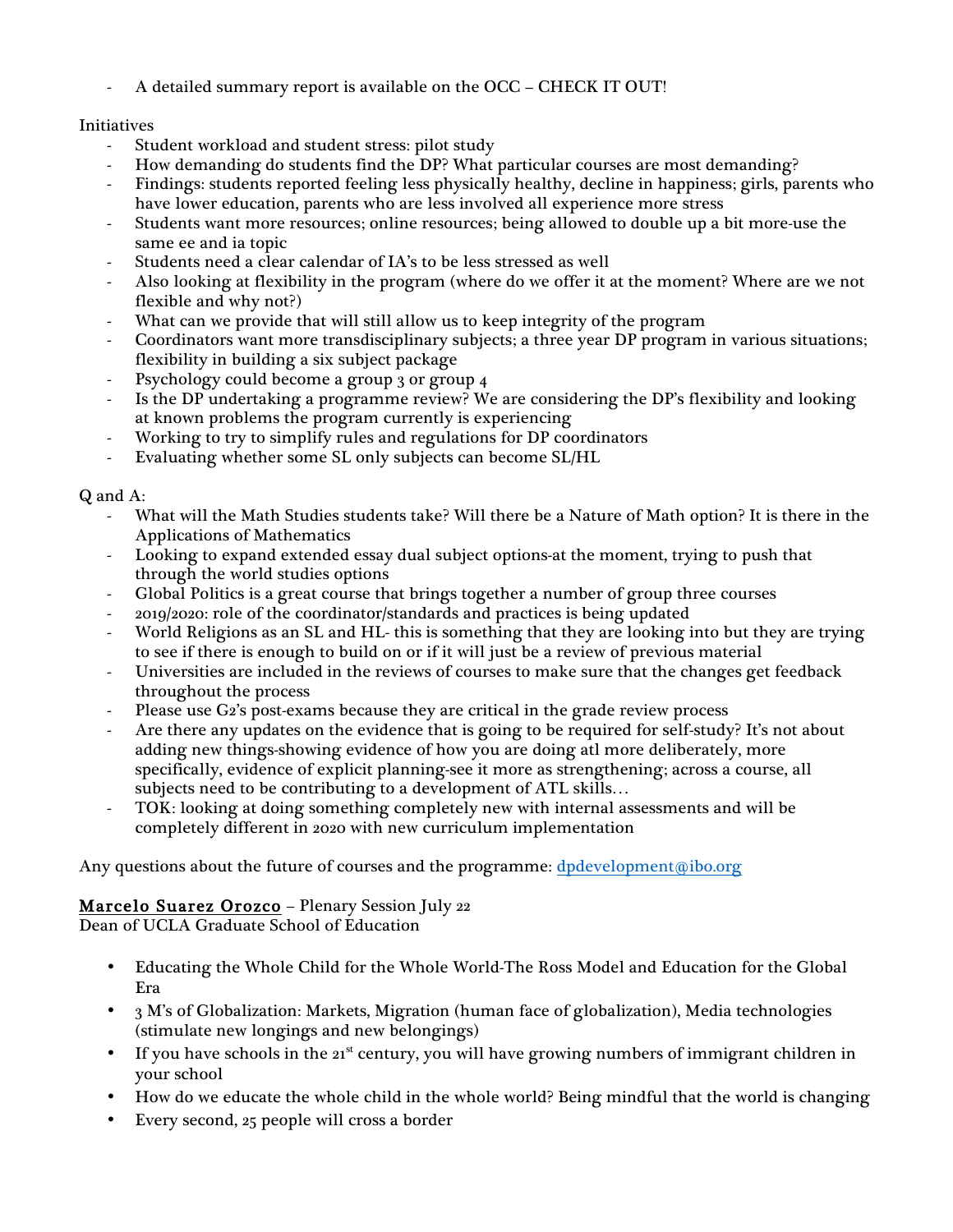- Consider moments of profound transformation: Lehman Brothers collapse, Arab Spring, Nationalist movements in Europe
- Growth of global exchanges over time is the dominant conclusion of globalization
- Migration is a fundamental human experience
- Human movement is written in our genome
- Worldwide: 1 in every 8 children is a refugee
- In 2017, 20 million children are international migrants; 28 million were forcibly displaced
- For the first time in US History, more than 50 percent of children under age 5 are minorities
- How do we get to super-excellence in education for these children in this time of extraordinary change?
- There are three problems in education today: lack of equality and the empathy of that disadvantage; the widely acknowledged general failure to fully integrate large numbers of children of color in the US and other high income countries; the US school to prison pipeline…boredom has become the elephant in the class room; disengagement of children from the work of school-boredom is the antithesis of curiosity and engagement in the classroom; persistence of opportunity gaps and inequality
- Inequality in college graduation rates: children in richest 20% of families have a 60% rate of graduation; children in poorest 20% is below 10% graduation rate
- Three principles for education in an interconnected world: 1. Education for doing and living wellthe flourishing ideal of Eudaemonia(a child should be able to become a fully autonomous citizen of the global world); 2. education for civic engagement, belonging, participatory and transformative citizenship; 3. education for the transition to the ever more globally integrated labor market
- Education is a nostalgia about the future.
- Education is a tool for democracy. Education is not a preparation for life-Education is life!
- Today, entire categories of work are disappearing. And if our idea is to teach students in these categories of work, we need to rethink…anything that is today considered a mundane cognitive task is disappearing in the future.
- Children growing up today are more likely than in any previous generation to face a life of working and networking, loving and living with others from different national, linguistic, religions and racial backgrounds. In the US today minorities make up 46.5 percent of the under 18 population. 10 states are now minority majority states in their under 18 population (including Maryland and DC)---working across cultural and linguistic boundaries will hence forth have a huge premium
- Managing complexity in the  $21<sup>st</sup>$  century will require an education for life-long cognitive, behavioral and relational and civic engagement
- The skills needed for identifying, and analyzing and mobilizing to solve problems form multiple perspectives will require individuals who are: intellectually curious and cognitively flexible, tolerant of ambiguity, able to synthesize knowledge within and across disciplines, culturally and linguistically sophisticated and able to work collaboratively in groups made up of diverse individuals
- Best practices for a global era: well-grounded in core subjects and strong language supports; transformative citizenship; cultural sensibilities; interdisciplinary thinking; self-awareness; beyond critical thinking and lifelong learning skills; communication skills and public speaking skills; collaborative skills; life skills of leadership, adaptability and personal accountability
- Only the education of children will lead us out of the paradox that we live local lives in a continually global world

# Implementing a School-Wide Inclusive MYP – What does it take?

Karen Schade, CEO School Lane Charter School (Bensalem, PA outside Philly) Lee Ann Gordon, VP Learning Support Grades 7-12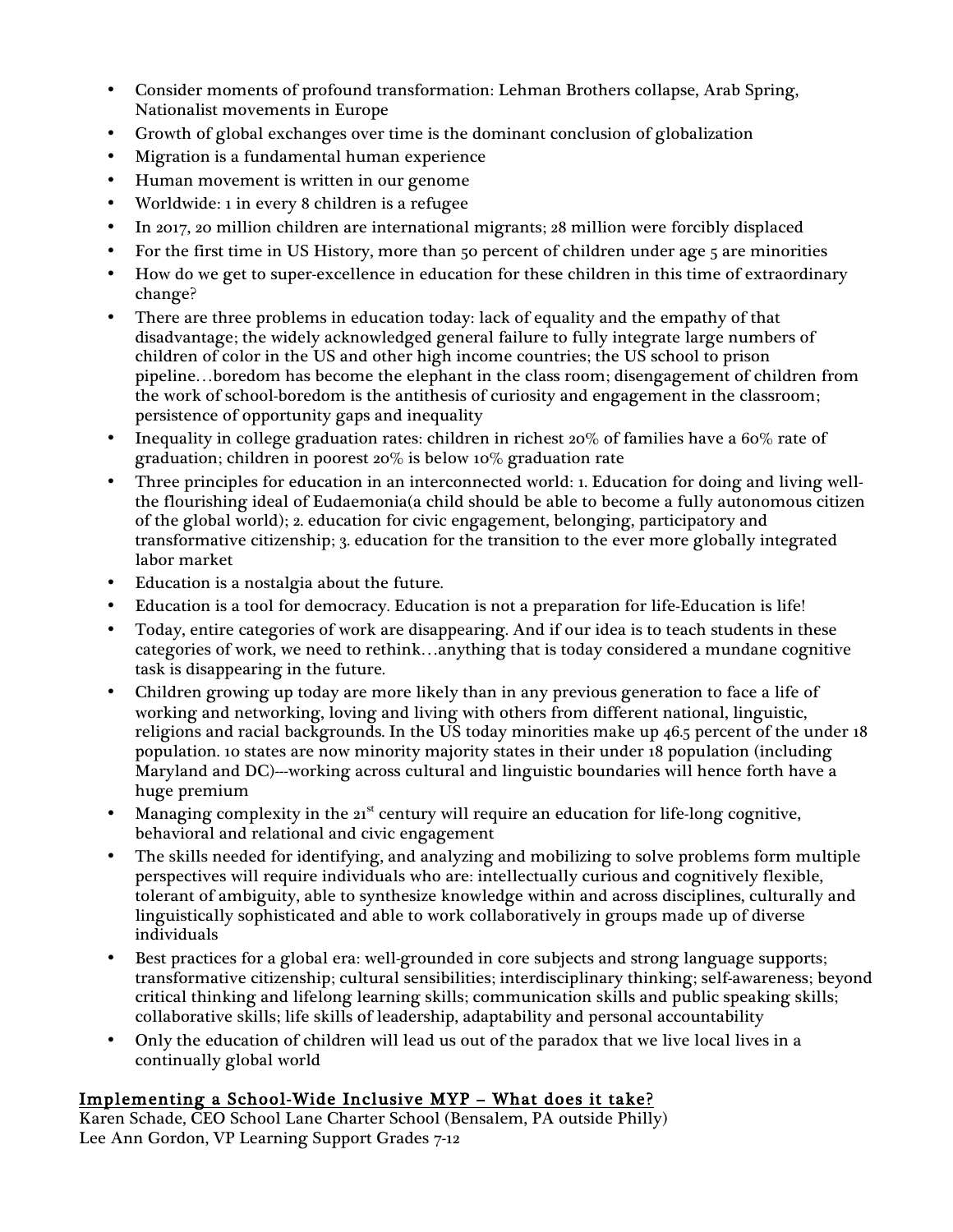www.schoollane.org Academics, ib information, ib at slcs kschade@schoollane.org lgordon@schoollane.org

#### Objectives:

- Describe the intersection of theory and practice that support a heterogeneous classroom
- Explain how school leadership team can create a culture in which students experience academic and social emotional success
- Examine differentiated units of study where all students make academic progress
- Highlight a differentiated summative assessment and scoring rubric

The short version:

- Creating an inclusive school environment is a process that takes time
- Understanding and believing in tin the theories that support an inclusive school are a must
- Actions by the admin staff help develop a school culture of inclusion
- Once the cultures is created, changes to teaching practices come to fruition

Socio-Cultural Theory of Learning

- Students have to be able to imitate someone; they need things that are repetitive so that they can practice
- Stems from the concept that there is a connection between the historical cultural meaning of symbols and words and cognitive understanding of such symbols and words
- The uniqueness of Vygotsky's approach lies in his understanding of disability not as a biological impairment but as a socio-cultural developmental phenomenon. A physical or mental impairment could be overcome by creating an alternative, but equivalent, road for cognitive development. You have to create a different path for some students in this situation
- Within the vision statement for the school: everyone is recognized as having a capacity for learning and unique patterns reflecting multiple intelligences. Our responsibility is to help each student discover their giftedness and learn to use their minds well. Our expectation is of high achievement for all. Through positive attitudes and flexible thinking, each of us can make a difference.
- Inclusive schools: a way of life, a way of living that each individual is valued and does belong…when we can help our students see beyond labels to the people underneath, when we can get them to acknowledge and move past fear and discomfort to accept those with mental and physical disabilities and reach out in genuine friendship, then we can see we've created an inclusive environment.
- Restructuring heterogeneous classes for cognitive development: social interactive perspective. Instructional Science

Inclusive school norms:

- Social interaction must be the rule rather than the exception
- Students are active and discussions are boisterous
- Students must feel safe in order to voice their point of view (intellectual safety-it's okay for a student to have questions and to make mistakes-mistakes are the places to make growth)
- All students must feel accepted as part of the class (have morning meeting in younger grades)
- All learning tasks for all students are meaningful and support everyone's learning (it's not that you give some kids 5 problems and others 10-everyone needs to be able to contribute to the community and not feel separate from the community)

First steps in creating an inclusive school

- Walking the talk of our mission and vision
- Build a culture of understanding about how students learn differently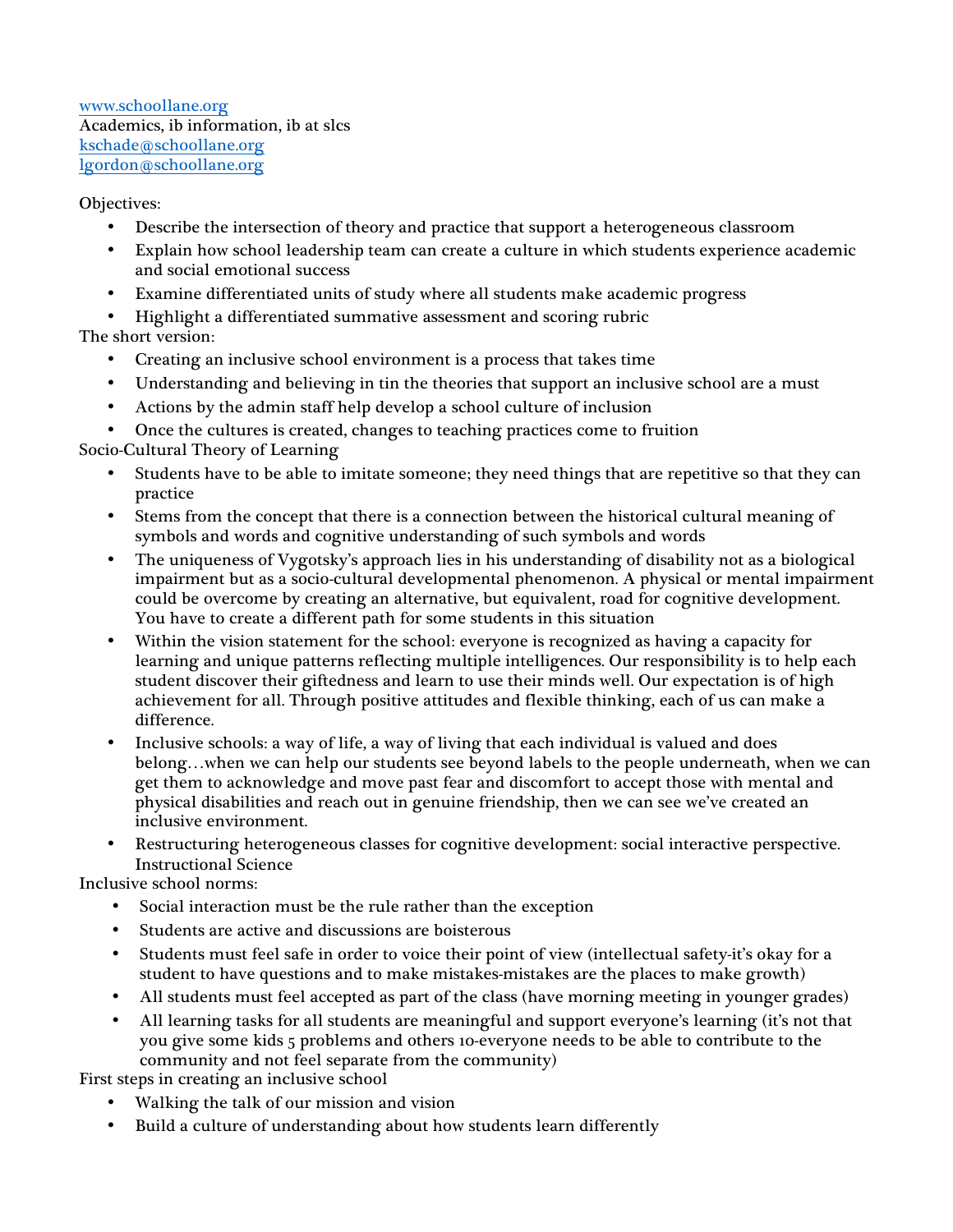• Recognizing the work of the teacher in an inclusive classroom is difficult (teachers need support)

• Piloting a co-teaching model for instruction (most of our classes are now taught with co-teachers) Extensive professional development

- Must be provided with pd in inclusive practices
- Must instruct their students on good questioning and listening techniques so that productive intellectual conversations occur in social interactions
- School admin must hire teachers with a positive attitude towards all students participating in regular ed classrooms

### Professional Development:

Culture changing: creation of school motto and pledge; personality categories; teacher autobiography reflection (who are you as a teacher? Why did you get into this field? Put them all together but without names-did this in the spring-then in the fall, pass out book, read and highlight important words that are meaningful-this is a Quaker meeting-everyone sits in a circle and are silent-then you when you want to, take a piece of what you read and share it out loud-became a community and reiterated why we were all there and how reflective it was of the mission statement(from the book Why am I teaching?); this I believe reflection (book from NPR-what is your core belief about educating kids?); collaborative problem solving; the learning challenge (reflect on how you learned this thing); book club Instructional strategies: multiple intelligences; differentiated instruction, co-teaching; needs of exceptional students; questioning techniques; meaningful talk

### Book Club titles:

- Fair Isn't Always Equal
- Opening Minds: Using Language to Change Lives
- The Power of our Words
- Teaching Children to Care
- Teaching Matters: Motivating and Inspiring Yourself
- Productive Group Work
- Grading Smarter, Not Harder

Special ed teachers are called learning support teachers

Planning for differentiation:

- Content: what we teach and how students are given access to the content
- Process: how students learn and gain understanding, knowledge and skills of the content material
- Product: how the student demonstrates through performance their level of knowledge and skills regarding a topic
- Learning Environment: a flexible environment that addresses how time, space materials and individual learning preferences are addressed

Command terms are where you differentiate-how each student identifies their knowledge is how they are differentiated

You should have a prerequisite list of vocabulary that sets the context for a unit-it's like doing preteaching

SNAP and READ-purchase program that is downloaded onto student computers- extension on a chrome book that does highlights, vocabulary and translations while you read (also has a voice to text capability; note-taking device that creates an outline along the side)

# Introducing the IB's new community forum centre

Liz Scheier Jenna Rosen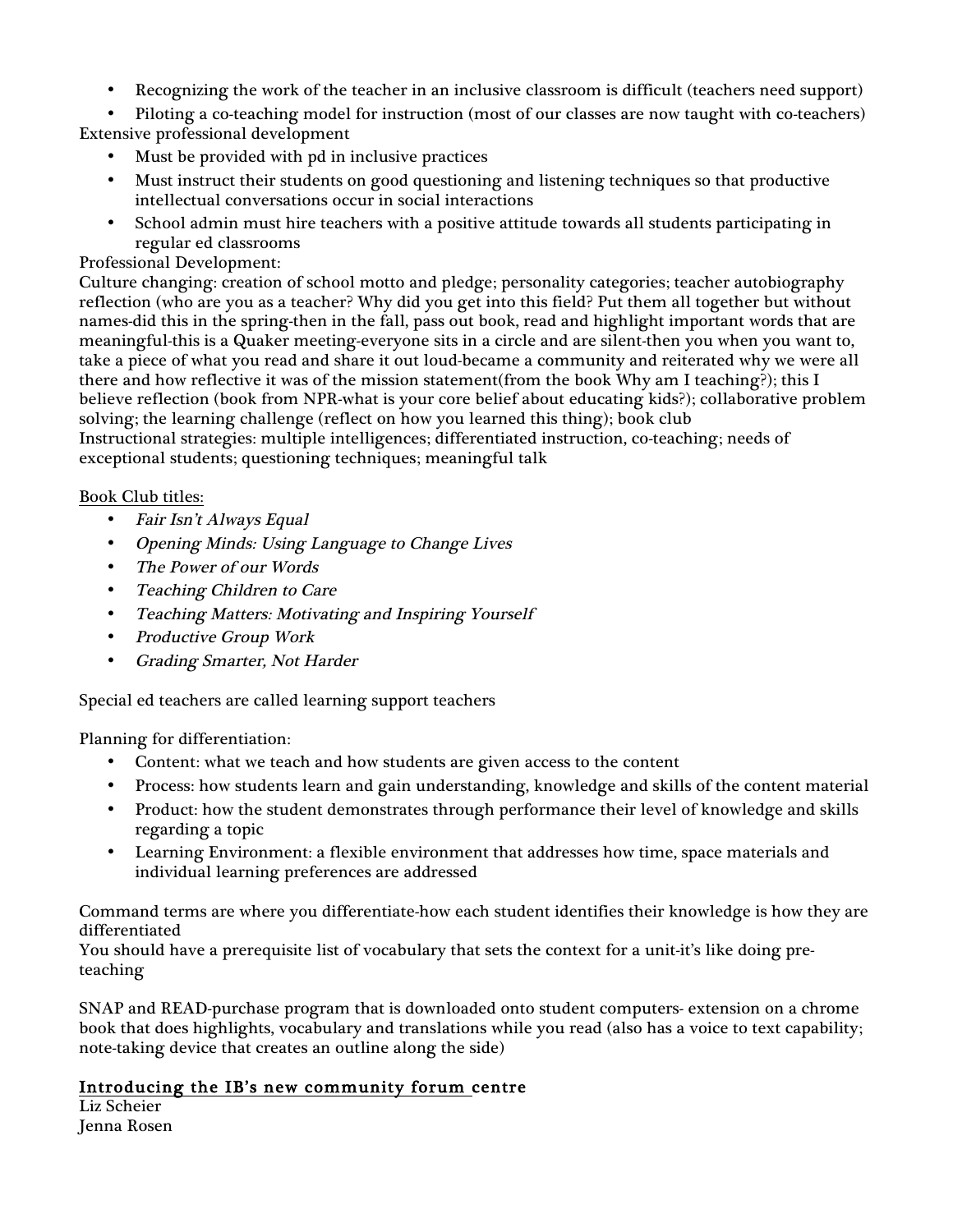Why we have created the communities? Where are we moving in the future? Timeline Demonstration Questions and feedback

A space for IB edcuators, coordinators and others from candidate and authorized schools to communicate, collaborate and

Timeline:

March 2017 Heads Engage comes available June 2017 The Programme Communities comes available Mid-August: IBEN Engage comes available

Programme Communities

- Community for the IB community to collaborate, communicate and create
- Replaces the occ
- Accessible to authorized and candidate schools
- Ability to create groups for closer collaboration
- Can share files, ideas and receive support on questions

Features:

Discussions: users can ask questions and discuss topics of interest Discussion threads and related functionalities

Search functionability: Navigate discussions by topic and category

Groups: Community owners/adminstrators can set up groups for special purposes, including regional coordination Private groups and related functionalities (create groups, request access, restrict access, etc.)

File sharing: Share files with one another by attaching to posts Localization: Navigation text will appear in your preferred language Private messaging: Direct message your colleagues, other workshop participants, and friends

# Need to send link to teachers to sign up for MyIB

Welcome to the Programme Communities Featured discussions Trending discussions Your feed

Documents appear right in the questions Can click on the topic boxes to find more resources about that topic You can use the search bar if you want to start from scratch If you search a term, you can find people with that term, topics with that term, documents uploaded with that term, and questions with that term On settings page, you can say that you want to be notified if you are tagged in a group, but not in the regular threads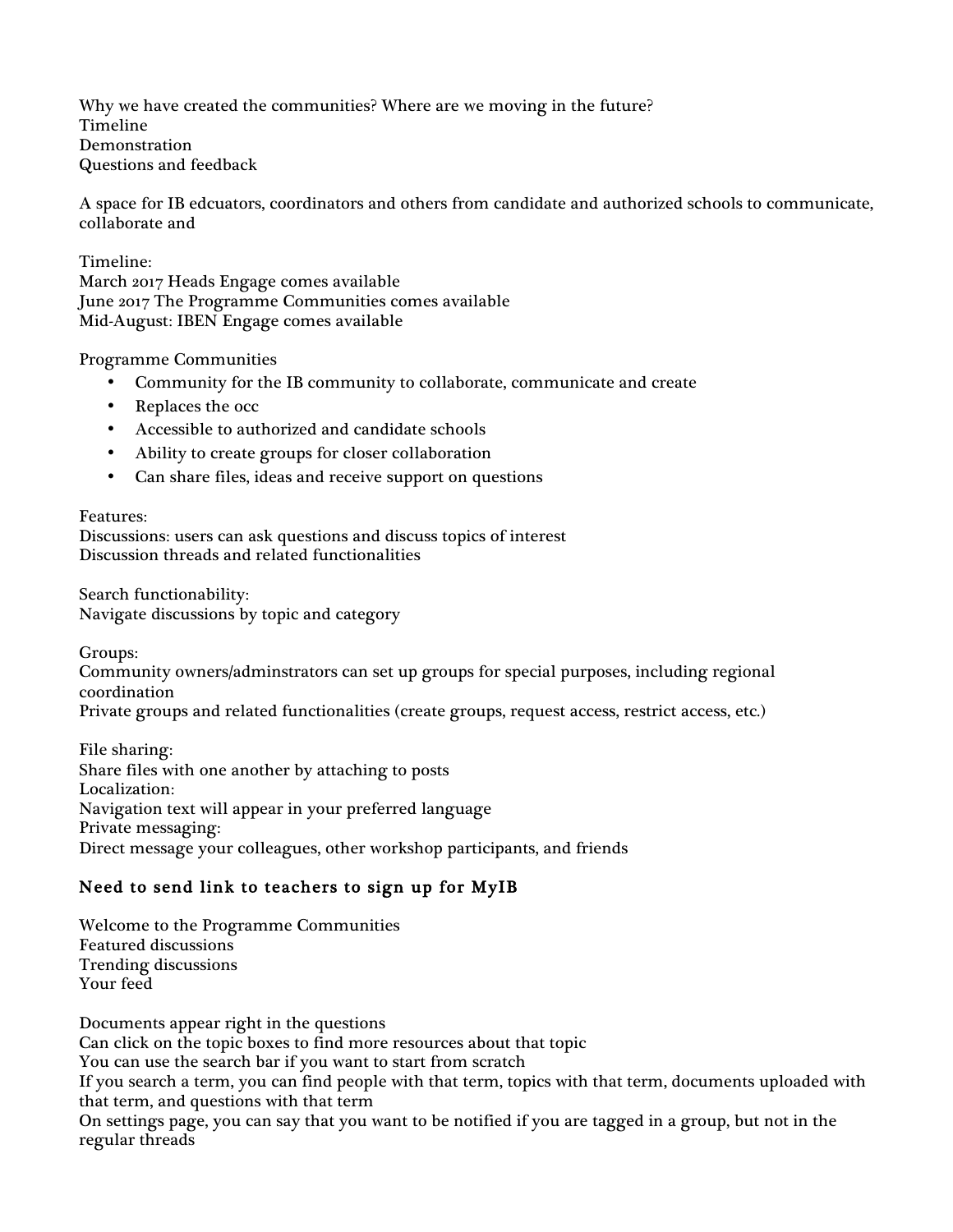Regional Association group-can invite individual people We need to have the workshop resource center completely up and available before we can take away the OCC. The OCC will most likely will be going away by the end of the year Everyone will need to enroll in myib in order to access the new occ to include all teachers

Programme Resource Center - News and resources Programme Communities - OCC forums Workshop Resources – Workshop resources even better

The new OCC is now three parts listed above

# Diploma Programme and Career Programme Examination session

Matt Glanville, Head of Assessment Principles and Practice

Still waiting to recruit a new head of assessment (MYP/CP/DP in one position) May 2017 session:

- 157,538 DP candidates
- 1993 CP candidates
- 111 new DP schools
- 2,404,060 marks awarded by examiners
- 12,695 examiners

Overall diploma rate about 78% awarded in May 2017 Pass rate in IBA for May 2017 was 67.9% passed Mean grade for IBA was 4.39 Mean points for IBA was 27.35

A lot of extra work with visual arts and group 1 IA and its standardization Music: new secure on-screen music audio package for the exam (instead of cd's and cd players) Math HL: took a few questions out so they could spend more time on each question; feedback showed that students did better

ToK: remains one of the most challenging subjects to get the balance between meaningful and reliable assessment correct

- In moderations, we are looking at the teachers marking, not the performance of the students (need to explain on the sheet why the mark was given-must address if the student did not do complete reflection, but did do well in the presentation itself, the teacher must address that in his/her comments.
- Assessment tool is about quality of tok knowledge and understanding not presentation skills;
- how does the teacher explain the marks awarded with reference to the student comments

Internal Assessments:

- Dynamic sampling-if teachers marks are broadly in line with the global standard, do not apply moderation factors-far fewer small moderation changes-so changes were not made if you were globally in line
- IA feedback is to help you understand how to get to the global standard in marks; if you are not moderated, you are spot on! No feedback.
- Look at three scripts to start with if you are on board, then they stop and don't moderate. If those three are not in line with global standard, then they download the rest of the sample to see if a larger sample is in line
- The IB model is based on a trusted relationship with schools: for extended essays, there were 60 papers that supervisors said it wasn't the candidate's own work; over 500 extended essays had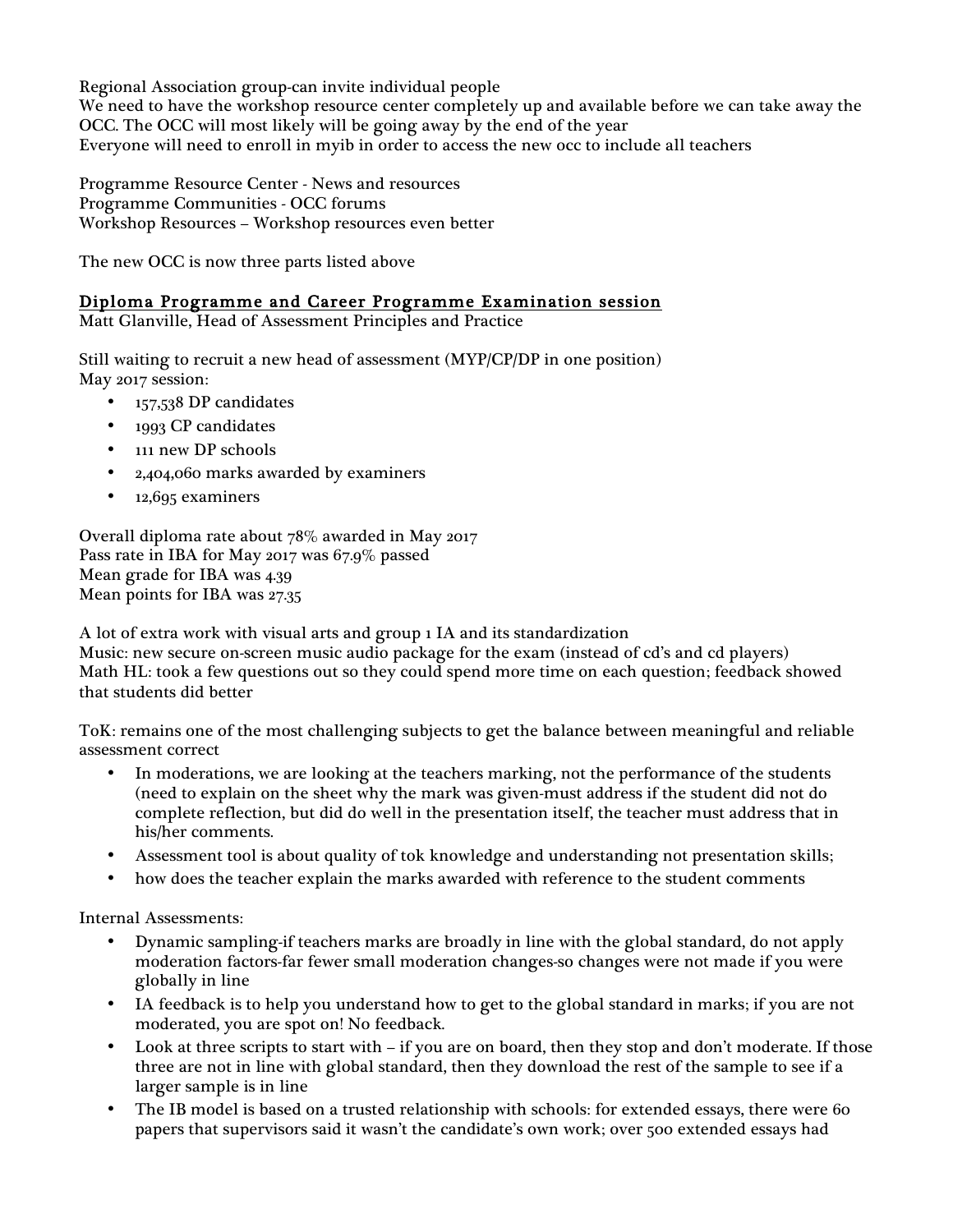supervisors who said they had provided less than one hour supervision-two major problems!!! Please make sure neither one of these things happen!

- If students create offensive material on the exams, then IB will return those exams so that schools will see that student's work-this is a new policy
- Check correct work is submitted to the IB-we have no way of knowing what the students wanted to submit; it is not fair if we are inconsistent with schools and students –sometimes going back to check, sometimes not; we will mark whatever you confirm you want marking; will not be contacting schools if something looks odd; beginning in November 2017, schools will no longer be notified

Outcomes of Enquiry Upon Results:

- 35% of time there is no mark change
- $25\%$  of time there is plus/minus one change-slightly more likely to have an increase in one mark instead of a decrease in one mark

What is on the horizon?

- Replacing the handbook of procedures with a digital document that will be available on the programme resource center (new occ)
- May 2018: new assessment for extended essay
- May 2018: first assessment for sports exercise health science
- Onscreen assessment-outcome will be more meaningful assessment-better quality; IB recognizes the conflicting demands around transition (challenging for schools to implement; does more accurately reflect world students live in; currently undertaking school insight research to balance these demands correctly
- How will you develop your teaching for on-screen assessment???
- For onscreen assessments, there is one exam at one time-there will not be more than one exam available for each test
- The application locks down the whole computer if you try to get to the online
- BYOD- on MYP, they have used the bring your own device and are still testing it out
- There will be a compatibility checker that will make sure that that computer can run their process
- LOOK THE MYP E-ASSESSMENT ROLL OUT INFO ON THE OCC TO GET A SNEAK PEEK OF WHAT THE DP E-ASSESSMENTS WILL LOOK LIKE
- The English moderation problem: 'unseen marks are the bane of my life'-and are not part of the new course!!!
- Rewrote the markbands in History-helped make the History scores higher

# Introducing the Programme Resource Center

```
Jenny Gillett
Liz Scheier
```
- MyIB login: whatever your role is will be listed there so you can access: heads of school, iben, teacher, coordinator
- You will choose the language of delivery
- Have headings: Teaching and Learning (ATL and research); Curriculum (all documents that you'll need for each subject); Implementation (assessment-exam timetables/standards and practices)
- All forms are under assessment under the implementation tab
- In each course, assessment material, teaching material, resources-trying to make everything available in html so that you can navigate through the materials by clicking
- Under assessment, there should be subject reports
- Every single click has an option to use a search engine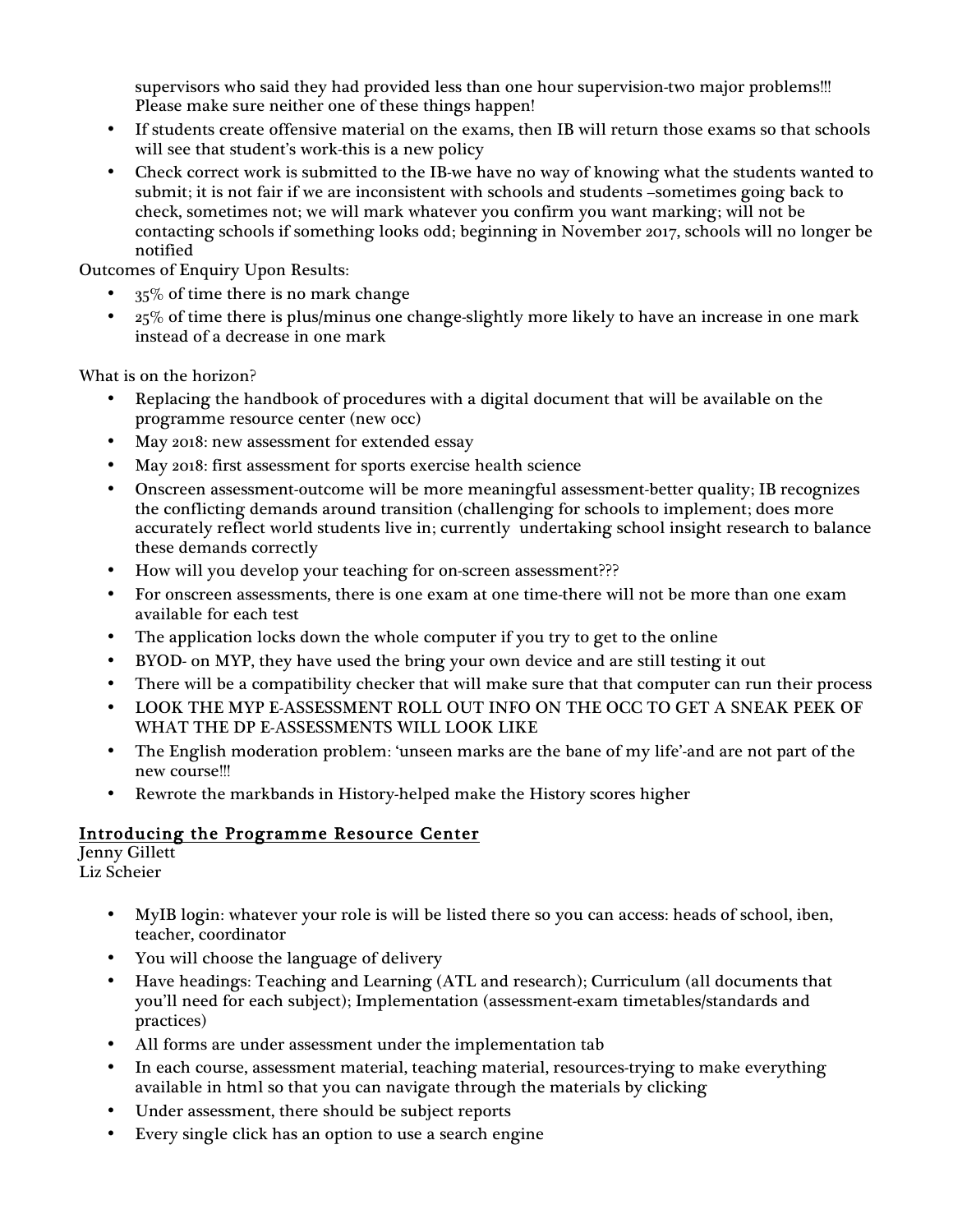- Filters are on left side; can sort by age
- IB Education: anything that is not programme-specific. Look at the document: what is an IB education? Will be a lot added in 2019 with research and teacher support for the approaches to teaching. Academic honesty policies, language policies, etc. all under IB Education
- IBIS will always be separate-but this occ will join with IBEN and IBWS/MySchool
- July 20: PRC launches; WRC and Programme communities are live
- Late summer: OCC resource and news pages and occ forums are turned read-only
- Fall 2018: occ is decommissioned and all content is archived
- Librarians and counselors also fall under the teacher role
- Teacher resource Exchange: see previous notes about community forum centre

The most intelligent students are also the most humble.

Those who enroll in the IB program and take it seriously, are the ones who have a solid foundation and do not begin their journey with a foundation built on sand. A good foundation will always last you throughout the years.

## The emerging science of timing: lessons for educators

Daniel Pink

- All three of his daughters have received or are about to an IB diploma
- Is an IB zealot, an IB nut-the IB program is the gold standard of education in the world
- For his latest work, he began with a simple question: when?
- We answer our when questions from gut instinct. We believe that timing is an art. We make these when decisions based on instinct…but timing is actually a science, made up of multiple decisions.
- These multiple decisions come from a variety of disciplines…I decided not to write a how to book, but a when to book.
- There are invisible patterns of timing that affect how we perform, how we feel, etc. but it is moving invisibly in our lives
- Five lessons that come from the idea of timing

1. The hidden pattern of the day profoundly affects student performance (teacher performance and human performance as well)…students are more likely to get questions right in the morning than in the afternoon

- The performance changes between the daily high point and the daily low point can be equivalent to the effect on performance of drinking the legal limit of alcohol
- A study done looked at 500m tweets, 2.4 m users in 84 countries…better moods in the morning, dips in the afternoon and rises again in the evening
- Mood and performance are in same development-rise in the morning, dip in the afternoon and rise in the afternoon/evening
- A study looked at Danish standardized test scores…students were randomly distributed to take tests in the morning and in the afternoon…for every later in the day, scores decrease…we find that an hour later in the day causes a deterioration in test score that is equivalent to slightly lower household income, less parental education and missing two weeks of school.
- Having math in the first two periods of the day instead of the last two periods increases the math GPA of students as well as their standardized test scores.
- Schools could boost learning just with a simple change in schedule
- People 14-24 are owl-ish (more active at night)
- Analytic work should be done during the peak of your day; during the rebound part of the day, you should do more creative work-more tired, less likely to be bothered by inhibitions
- 2. We underestimate the power of breaks.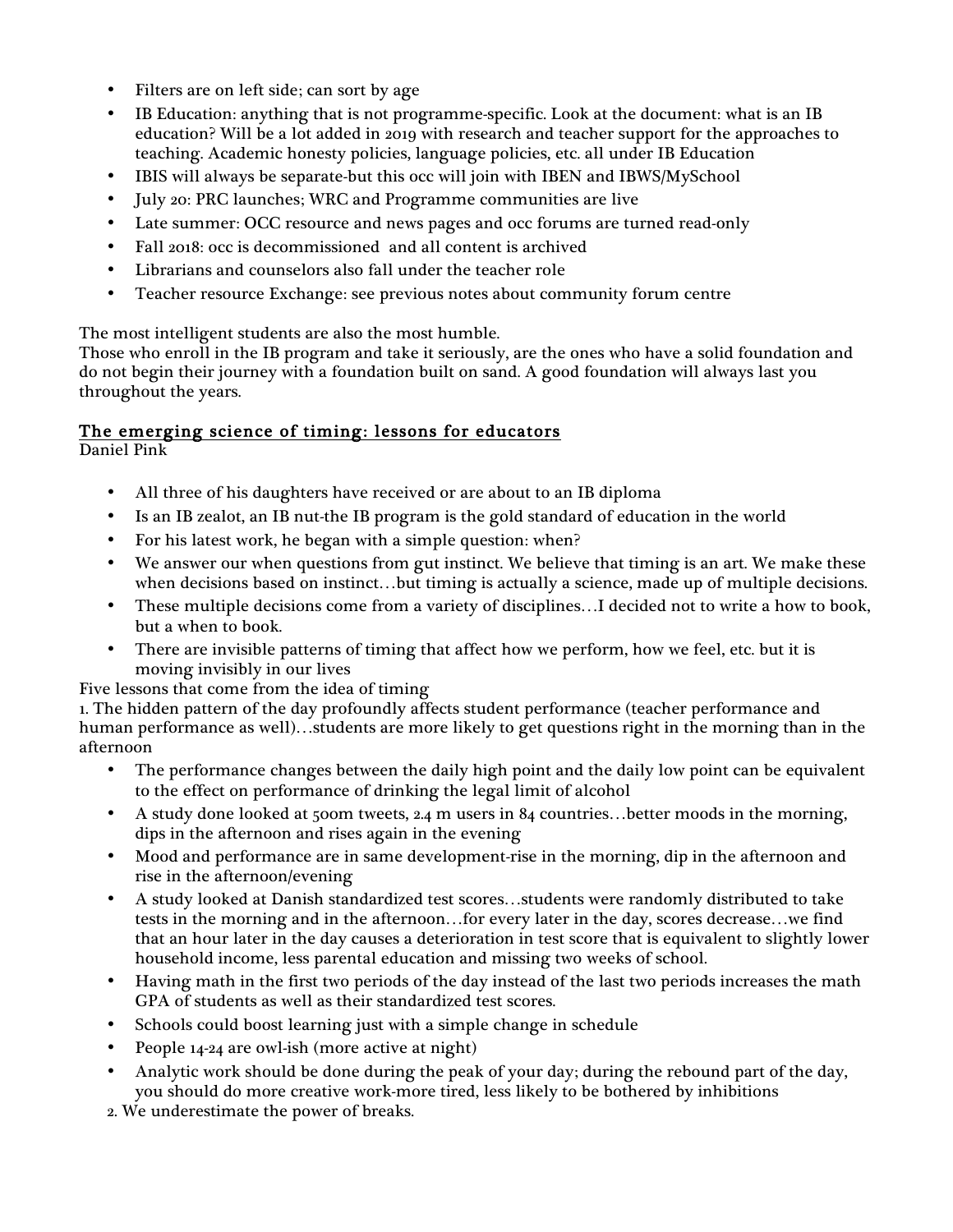- A study out of Israel done. The prisoners come to a panel of judges to decide whether they stay or go free. Study found that judges are more lenient after taking a break. People perform differently after taking a break.
- To break this pattern, taking a test in the afternoon without a break is like having a parent with \$1000 less in income. If you give them a break, like having a parent who makes \$1900 more…taking a test in the afternoon without a break is like having two fewer weeks in school and taking a test after a break is like having almost four weeks in school.
- The science of breaks is like the science of sleep was 10 years ago.
- Walking around like you've had three beers is what happens when you don't get enough sleep
- A 20 to 30 minute break improves test scores…having breaks in schools is more beneficial to lower performing students
- Breaks are not a deviation from learning. They are a part of learning.
- Recess is a part of learning!
- We have to give students and teachers a break. There is no other profession where people wonder when they can go to the bathroom.

3. Centers for disease control released a report about the health detriments about starting school early. Beginnings matter more than we realize.

- America's pediatricians issued a policy statement saying please don't start school for teenagers before 8:30 am.
- Studies done: attendance rose, improved performance on tests; number of car crashes for teen drivers fell 70%; graduation rates increase; less tardiness; improved motivation; reduced depression
- We don't take when issues seriously enough…lands with same amount of impact
- End the madness! Start school at 9.

4. Sometimes midpoints bring us down. Other times they first us up.

- Reaching the midpoint of something has an effect on what we do and how we do it. There is no evidence of this-it's an absolute myth.
- Well-being slumps in mid-life. Exact bottom point of existence is ages 50-53.
- A great study on the well-being of apes: humans have been noting and studying the well-being of apes and it is the same u-shaped curve of a slump in the middle and then it rises again
- Another study done about Hanukkah…people are less likely to light menorah candles on the middle nights of Hanukkah.
- How do teams carry out projects? At the beginning of the process, teams don't do a lot of work; each group experienced its transition point halfway through the process. In a concentrated burst of changes, groups dropped old patterns, reengaged with outside supervisors, adopted new perspectives on their work and made dramatic progress. The uh-oh effect…have to get started, so you do at around the halfway mark.
- Teams ahead of halftime more likely to win. One exception to this rule: teams that are behind by one point have a 58% chance of winning.
- We have to be conscious of midpoints. They have a big effect on our behavior. Be aware of midpoints. Use midpoints to wake up rather than roll over-it can be slump or spark (imagine you're a little bit behind).
- 5. Endings shape our behavior in powerful ways.
	- 'I've got some good news and some bad news.' Always deliver good news first-awkward to deliver bad news…
	- If you're on the receiving end, you want the bad news first. 4 out of 5 people prefer to begin with negative and end with positive.
	- Teachers forget how they want to receive information.
	- Given a choice human beings prefer endings that elevate.